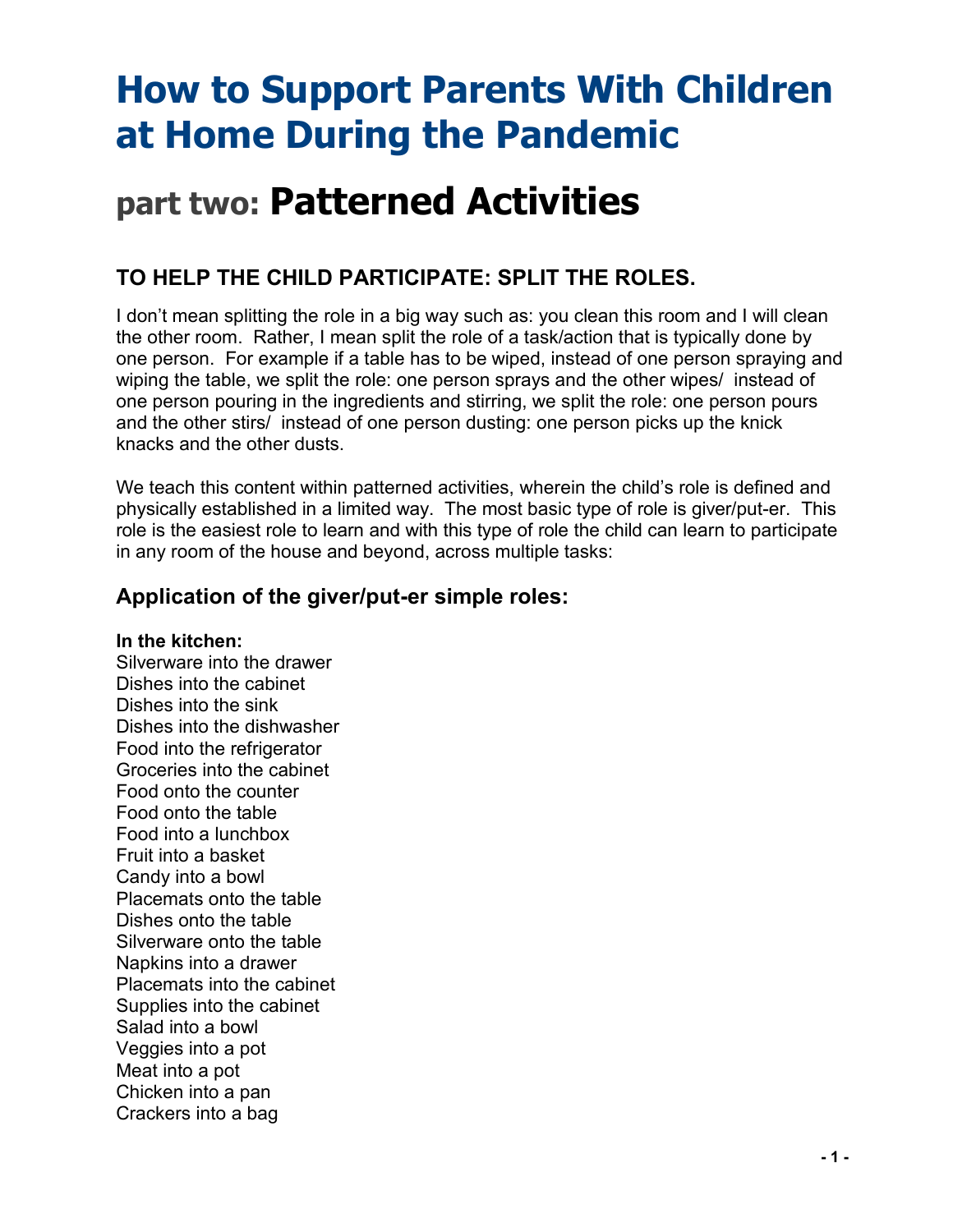#### **In the bathroom:**

Toys into the tub Towels into a cabinet Supplies into a cabinet Supplies into a drawer Supplies onto the edge of a tub Toilet paper into the cabinet Clothes into the hamper

#### **In the bedroom:**

Clothes into drawers Shoes into the closet Pillows onto the bed Clothes into a suitcase Clothes into a laundry bag Sheets and pillow cases into a laundry bag Jewelry into a drawer Jewelry into a box Paper into a desk drawer Pencils into a desk Books and pencils onto a desk Books on a shelf Books, notebooks and pencils into a backpack Pictures in frames onto a bureau

#### **In the family room:**

Books on a shelf Toys on a shelf Toys into boxes Magazines on a table Art supplies into a cabinet Photos into a box

#### **In the garage/basement:**

Tools into a box Tools onto a workbench Tools onto a shelf Boxes onto a shelf Garbage into the trash bins Recycling materials into the recycle bins

#### **In the community:**

A store: Food items into the shopping cart Food and supply items onto the conveyor belt Supplies into the shopping cart Items into a carrying basket Items onto a scale **- 2 -**